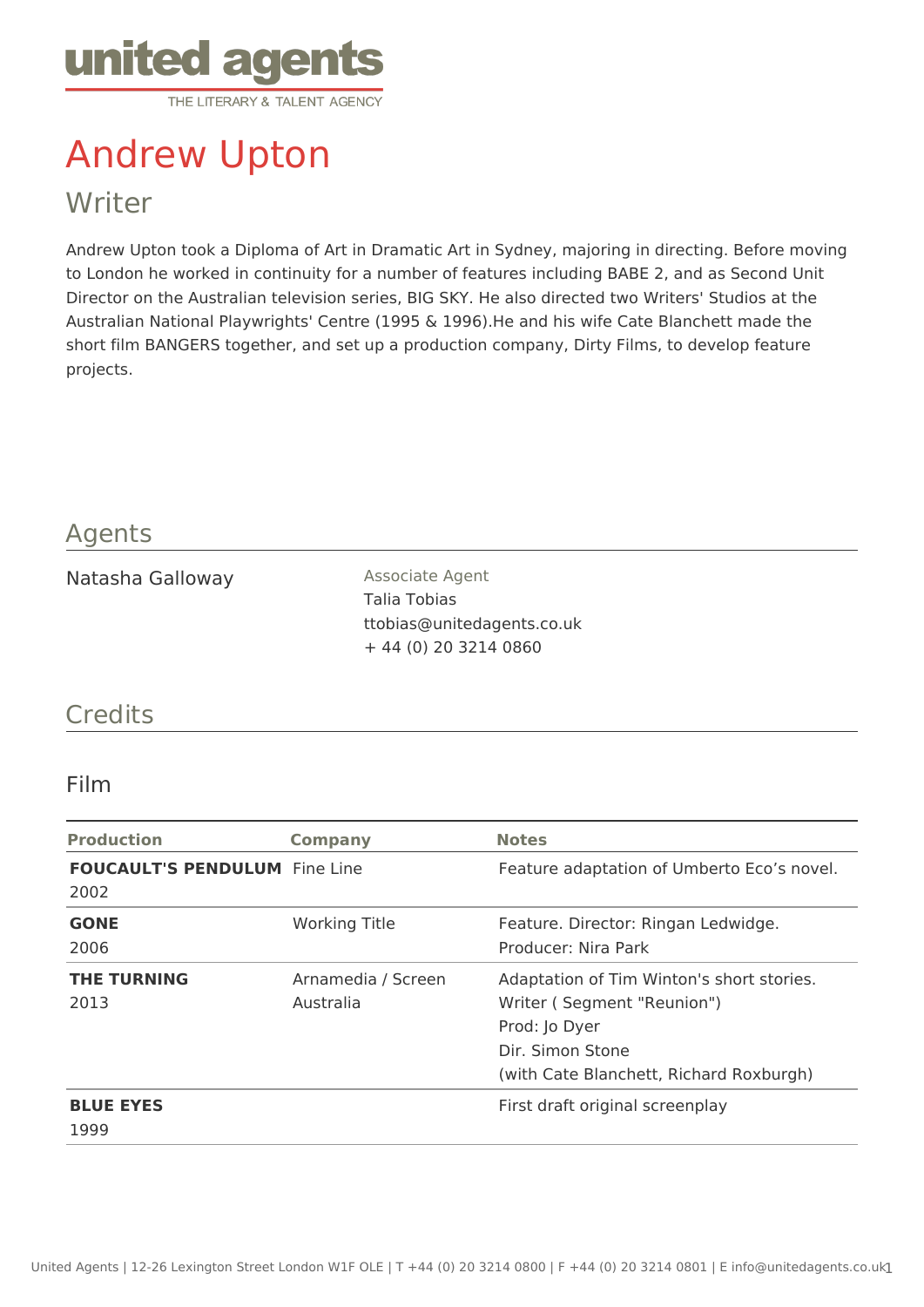# **Theatre**

| <b>Production</b>                  | <b>Company</b>                                                                                                   | <b>Notes</b>                                                                                                                      |
|------------------------------------|------------------------------------------------------------------------------------------------------------------|-----------------------------------------------------------------------------------------------------------------------------------|
| <b>THE MAIDS</b><br>2016           | ATG / Trafalgar Studios                                                                                          | Co-adaptor with Benedict Andrews<br>Dir: Jamie Lloyd<br>(with Uzo Aduba, Zawe Ashton,<br>Laura Carmichael)<br>OPENS 20TH FEB 2016 |
| <b>ENDGAME</b><br>2015             | <b>Sydney Theatre Company</b>                                                                                    | As Director<br>(with Hugo Weaving)                                                                                                |
| <b>WAITING FOR GODOT</b><br>2015   | STC / Barbican                                                                                                   | As Director<br>(with Hugo Weaving, Richard<br>Roxburgh)                                                                           |
| <b>THE PRESENT</b><br>2015         | <b>Sydney Theatre Company</b><br>Adaptor<br>Director: John Crowley<br>(with Cate Blanchett, Richard<br>Roxburgh) |                                                                                                                                   |
| <b>CHILDREN OF THE SUN</b><br>2014 | <b>Sydney Theatre Company</b>                                                                                    | Adaptor<br>Director: Kip Williams<br>(with Hamish Michael, Justine<br>Clarke, Jacqueline McKenzie)                                |
| <b>TRAVELLING NORTH</b><br>2014    | <b>Sydney Theatre Company</b>                                                                                    | As Director<br>(with Bryan Brown, Alison Whyte)                                                                                   |
| <b>WAITING FOR GODOT</b><br>2013   | <b>Sydney Theatre Company</b>                                                                                    | As Director<br>(with Hugo Weaving, Richard<br>Roxburgh)                                                                           |
| <b>THE MAIDS</b><br>2013           | STC / NY Lincoln Centre                                                                                          | Co-adaptor with Benedict Andrews<br>Dir: Benedict Andrews<br>(with Cate Blanchett, Isabelle<br>Huppert)                           |
| <b>FURY</b><br>2013                | <b>Sydney Theatre Company</b>                                                                                    | As Director<br>Writer: Joanna Murray-Smith<br>(with Sarah Peirse, Robert<br>Menzies)                                              |
| <b>FACE TO FACE</b><br>2012        | <b>Sydney Theatre Company</b>                                                                                    | Co-adaptor with Simon Stone<br>Director: Simon Stone                                                                              |
| THE WHITE GUARD<br>2010            | National Theatre, London                                                                                         | Adaptation of the play by Mikhail<br>Bulgakov.<br>March to June 2010, Lyttleton<br>Theatre<br><b>Director: Howard Davies</b>      |
| <b>NIGHT</b><br>2010               | <b>LONG DAY'S JOURNEY INTO</b> STC / Artists Repertory Theatre                                                   | As Director<br>(with William Hurt, Robyn Nevin)                                                                                   |